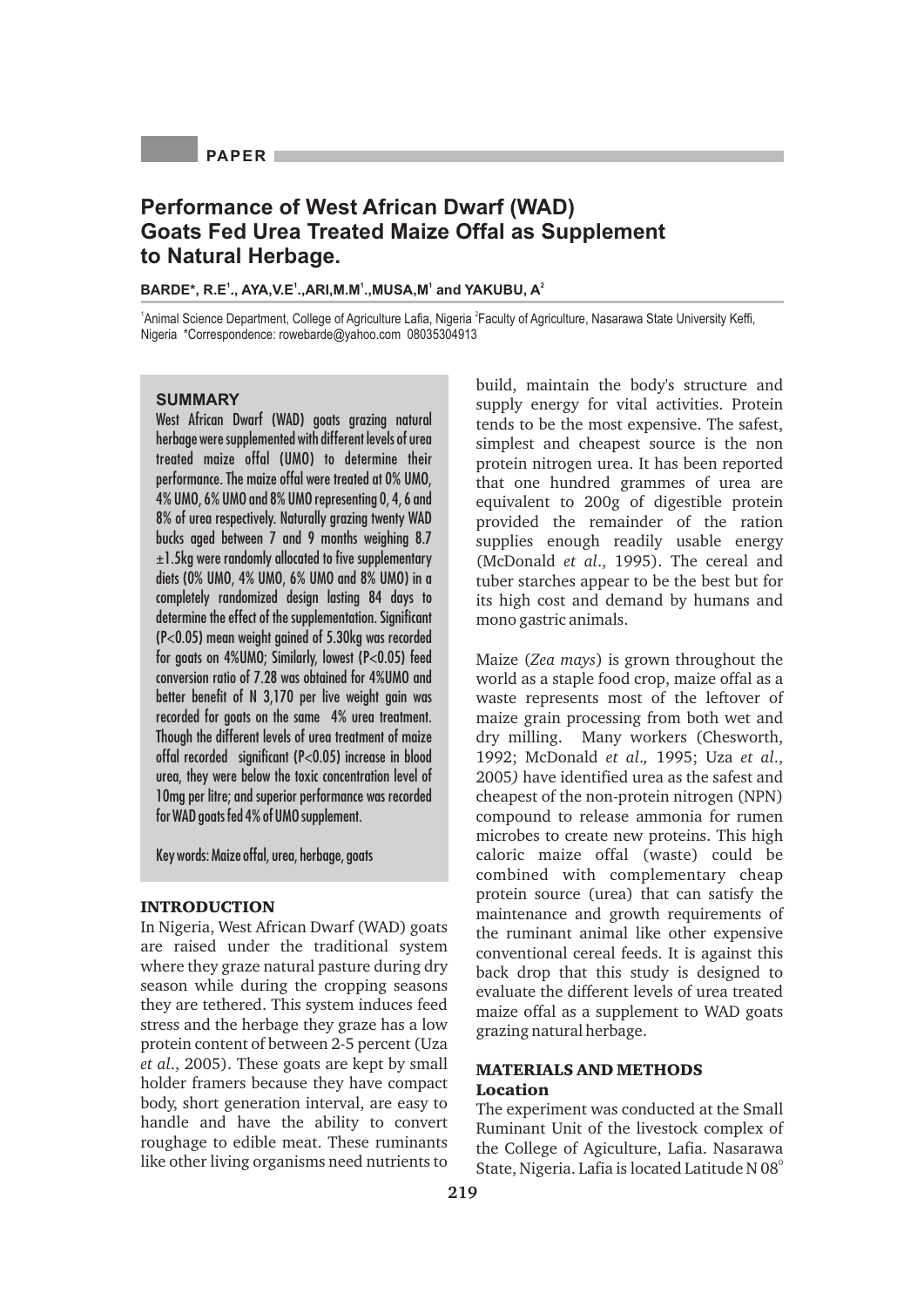29'8.66"; Longitude E 008<sup>°</sup> 29' 49.10"and Altitude 164.5m; in the guinea savannah vegetation, with is sandy loam soil texture (Alewu *et al*., 2007) .

#### **Urea treatment of maize offal**

Maize offal was obtained from open market in Lafia, Nasarawa State. Three levels of urea solution: 4, 6 and 8 percent were prepared by dissolving 40, 60, and 80 grammes of fertilizer grade urea in 200ml of water for every kg of maize offal according to the method of Chesworth (1992) representing 4, 6 and 8% urea concentration. Fifty kilogrammes each of maize offal was sprayed (garden sprayer) with 10 litres of one of the three urea levels solution, sealed and made air tight with plastic sheeting covered with a layer of earth on impervious floor and left undisturbed for twenty one days to allow the ammonia produce by hydrolysis of urea diffuse through the material (Uza *et al*., 2005).

## **Experimental Animals and their Management**

Twenty WAD bucks aged between 7 and 9 months weighing  $8.7 \pm 1.5$ kg were obtained from the herd at the farm and routinely given Ivomec® injection against endo and ecto parasites before the start of the experiment. Four bucks were randomly allocated to five treatments (T1, natural herbage only: T2, natural herbage  $+ 0\%$ urea treated maize offal; T3, natural herbage + 4% urea treated maize offal; T4, natural herbage +6% urea treated maize offal and T5, natural herbage +8% urea treated maize offal) in a completely randomized design format.

The bucks were housed in individual pens measuring  $1.5m<sup>2</sup>$  each with feeding and watering troughs. The animals were tagged and allowed access to water and mineral salt lick *ad libitum*. Supplement diets were offered to animals between the hours of 0900 and 1100hours before they were zero grazed the natural herbage for a period of 84 days. The natural herbage was harvested at 1800 hours daily and allowed to stay overnight before the next day's feeding to check frothy bloat.

The animals were weighed at the beginning of the experiment and weekly thereafter for twelve weeks to assess live weight changes. Supplement and forage intake were determined by subtracting refusal from quantity offered.

#### **Data collection**

Body weights were taken weekly; daily water intake, feed consumption and feed refusal were weighed every morning between 0800 and 0900 hours for 84 days. Blood collection was done before commencement of feeding trial and monthly thereafter for laboratory urea analysis.

#### **Cost benefit analysis**

Potential benefit of WAD goat fed UMO as supplement was analysed (Dixon *et al*., 1989). This analysis focused on the monetary returns that accrued from the sales of WAD goats for meat. Gross monetary benefit, cost, and benefit-cost ratio (BCR) were determined.

#### **Chemical analysis**

Samples of untreated maize offal, treated maize offal, grazed herbage and faecal materials were oven dried to a constant weight and milled. Ten grammes each of the samples were analyzed for proximate components and nitrogen by AOAC. (1980) procedure. Blood urea was analyzed by Bertholet Urease methods (Tietz, 1987).

#### **Statistical analysis**

Means of feed intake, weight gained, Feed conversion ratio (FCR), blood urea intake were subjected to analysis of variance and significant means were separated using Duncan's multiple range test (SPSS, 2007).

#### **RESULTS**

The chemical compositions of experimental diets are presented in Table I. Crude protein of herbage consumed was 13.78%, while CP of the treated maize offal increased with ammonization from 17.34% for 0%UMO to 30.9% for 6%UMO. The crude fibre content of 39.94% was obtained for herbage and decreasing content of 16.56, 13.06, 12.60 and 10.92% were recorded for 0%UMO,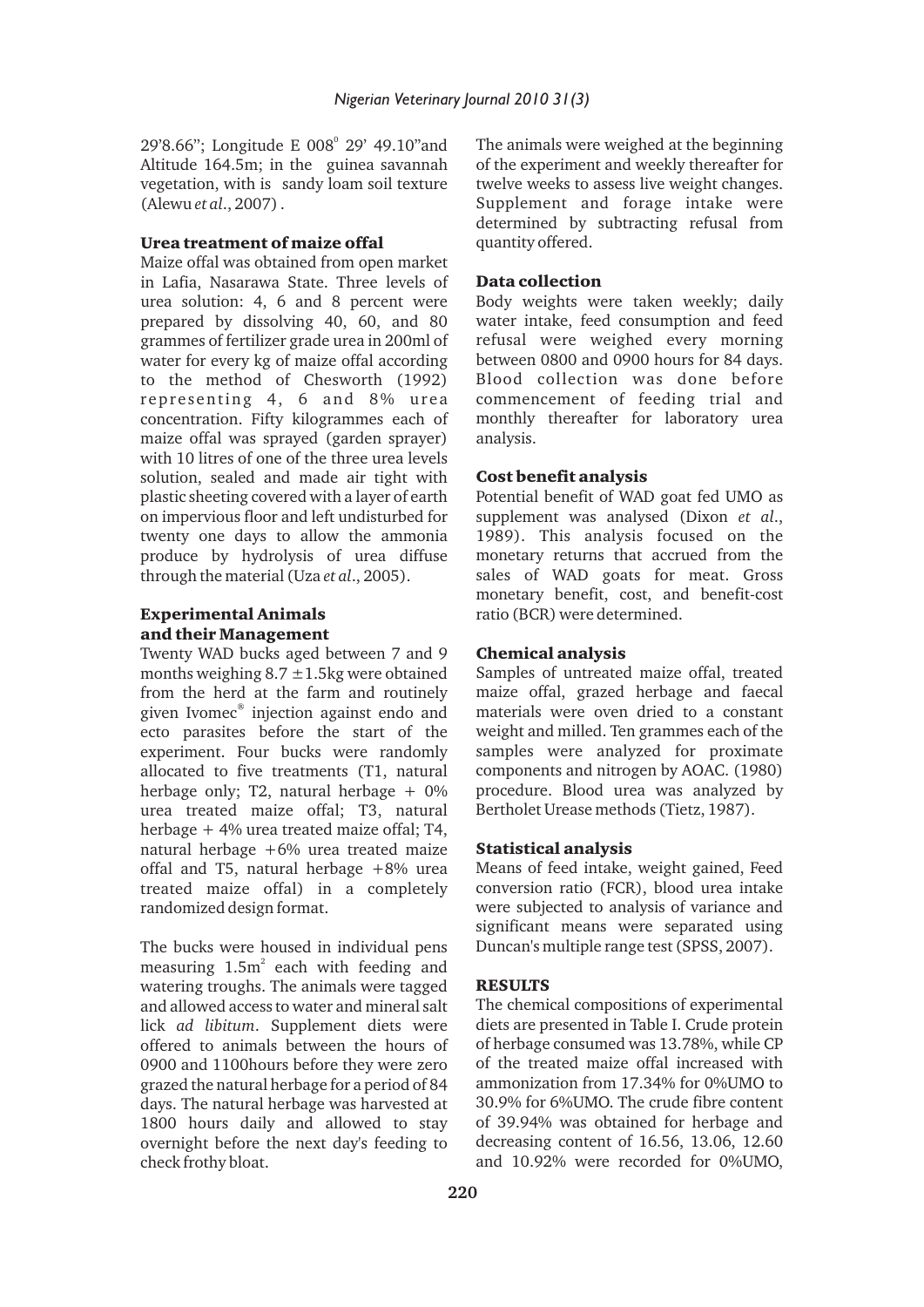4 % U M O, 6 % U M O a n d 8 % U M O respectively.

Performances of WAD goats fed supplement of urea treated maize offal is shown in Table II. Highest (P<0.05) mean weight gained of 5.30kg was recorded for goats on 4%UMO, %UMO was 3.09 kg and WAD goats on natural herbage had 2.5kg gain. Similarly, lowest (P<0.05) feed conversion ratio of 7.28 was obtained for 4%UMO; while varying values of 31.95,15.34 and 18.68 were recorded for 0%, 6% and 8%UMO respectively.

Relatively better benefit of N 3,170 per live weight gain was recorded (Table III) for goats on 4%UMO (T3); N 2,163.0, for goats on 0%UMO (T2); N 1,771.0, for 6%UMO (T4); N 1,750.0 for goats on natural herbage only (T1); and N 1,414.0 for those on 8%UMO (T5).

Significant ( $P < 0.05$ ) differences in mean blood urea between the treatments (Table IV) were observed. Mean values of blood urea ranged from 4.75 to 5.99mg/l before the treatment commenced and throughout the twelve weeks of feeding trial.

|  | TABLE I. Chemical composition of experimental Diets (%) |  |
|--|---------------------------------------------------------|--|
|  |                                                         |  |

| Parameter     | Herbage | 0%UMO | 4%UMO | 6%UMO | 8%UMO |
|---------------|---------|-------|-------|-------|-------|
| Dry Matter    | 91.08   | 85.25 | 86.62 | 87.97 | 86.30 |
| Crude Protein | 13.78   | 7.26  | 17.34 | 18.57 | 30.90 |
| Crude Fibre   | 39.94   | 16.56 | 13.06 | 12.60 | 10.92 |
| Lipid         | 3.62    | 7.68  | 7.46  | 8.13  | 7.73  |
| Ash           | 3.84    | 1.98  | 3.29  | 3.18  | 2.63  |
| <b>NFE</b>    | 38.82   | 66.52 | 58.85 | 47.52 | 47.82 |
| Phosphorus    | 0.69    | 0.02  | 0.12  | 0.11  | 0.29  |
| Calcium       | 0.29    | 0.28  | 0.51  | 0.12  | 0.21  |

N F E - Nitrogen free Extract

| TABLE II. Performance of WAD bucks fed urea treated maize offal as supplement |  |  |  |
|-------------------------------------------------------------------------------|--|--|--|
|-------------------------------------------------------------------------------|--|--|--|

| Parameter                   | Τ1      | T2                | T3      | T4                  | T5                 | <b>SEM</b> |
|-----------------------------|---------|-------------------|---------|---------------------|--------------------|------------|
| No. Of bucks                | 4       | 4                 | 4       | 4                   | 4                  |            |
| Feeding period (days)       | 84      | 84                | 84      | 84                  | 84                 | ۰          |
| Initial mean wt (kg)        | 8.4     | 8.94              | 9.4     | 8.24                | 8.43               | 1.23       |
| Final mean wt (kg)          | 10.75b  | 12.03b            | 15.30a  | 10.77 <sub>b</sub>  | 10.45 <sub>b</sub> | 0.174      |
| Total mean wt gain (kg)     | 2.50c   | 3.09 <sub>b</sub> | 5.30a   | 2.53c               | 2.02d              | 0.204      |
| Weekly wt gain (kg)         | 0.2575h | 0.4412a           | 0.2108b | 0.1683 <sub>b</sub> | 0.208 <sub>b</sub> | 0.027      |
| Total feed intake (kg)      | 3.22    | 3.62              | 3.75    | 3.58                | 3.60               | 0.554      |
| Daily forage intake (kg)    | 3.22a   | 1.58b             | 2.45ab  | 2.60ab              | 2.67ab             | 0.623      |
| Daily supp. Intake (kg      |         | 2.04a             | 1.30ab  | 0.98 <sub>b</sub>   | 0.93 <sub>b</sub>  | 0.196      |
| Feed conversion ratio (FCR) | 18.11ab | 31.95b            | 7.28a   | 15.34a              | 18.68ab            | 3.492      |

SEM - Standard error mean

a,b,c,d - Means on the same row with different superscript are significantly (P<0.05) different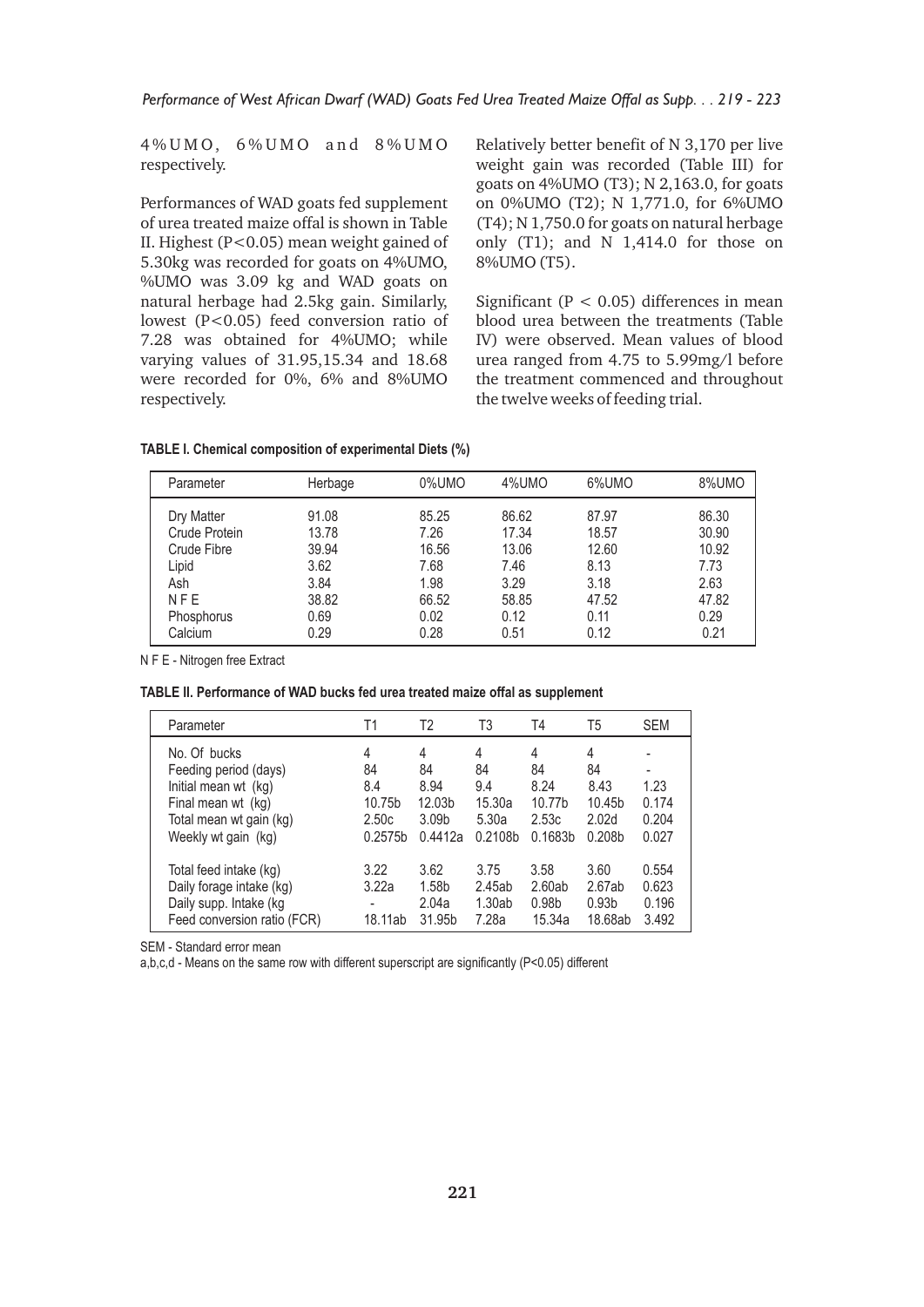| TABLE III: Cost benefit of urea treated maize offal as supplement |  |  |
|-------------------------------------------------------------------|--|--|
|-------------------------------------------------------------------|--|--|

| Parameter                         | Τ1      | T2                | T3      | Τ4      | T5                | <b>SEM</b> |
|-----------------------------------|---------|-------------------|---------|---------|-------------------|------------|
| Total forage consumed (Kg)        | 67.62a  | 33.18b            | 51.45ab | 54.60ab | 56.07ab           | 0.623      |
| Total supp. consumed (kg)         |         | 42.84a            | 27.30ab | 20.58b  | 19.53b            | 0.196      |
| Total feed consumed (kg)          | 67.62   | 76.02             | 78.75   | 75.18   | 75.60             | 0.554      |
| Total live wt gain (kg)           | 2.50c   | 3.09 <sub>b</sub> | 5.30a   | 2.53c   | 2.02 <sub>d</sub> | 0.204      |
| Cost of forage consumed (N)       | 33.81   | 16.59             | 25.73   | 27.30   | 28.04             |            |
| Cost per kg treated supp. (N)     |         | 10.25             | 14.15   | 15.35   | 16.55             |            |
| Cost of supp. Consumed (N)        | ۰       | 439.11            | 386.30  | 315.90  | 323.22            |            |
| Cost of feed consumed (N)         | 33.81   | 455.70            | 412.03  | 343.20  | 351.26            |            |
| Benefit/ kg live wt gain (N)*     | 1,750.0 | 2,163.0           | 3.710.0 | 1.771.0 | 1,414.0           |            |
| Benefit cost ratio (benefit/cost) | 51.76   | 4.93              | 9.00    | 5.16    | 4.03              |            |

\*N 700per kg live weight (wt). SEM - Standard error mean

a,b,c,d - Means on the same row with different superscript are significantly (P<0.05) different

| TABLE IV: Effect of urea treated maize offal supplement on blood urea (mg/l) |  |  |  |  |
|------------------------------------------------------------------------------|--|--|--|--|
|------------------------------------------------------------------------------|--|--|--|--|

| Treatment    | week 0            | week 4            | week 8            | week 12           | <b>SEM</b> |
|--------------|-------------------|-------------------|-------------------|-------------------|------------|
| Herbage (T1) | 4.75d             | 5.19a             | 5.10 <sub>b</sub> | 5.02c             | 0.0429     |
| 0%UMO (T2)   | 5.20 <sub>b</sub> | 5.19b             | 5.22 <sub>b</sub> | 5.33a             | 0.0195     |
| 4% UMO (T3)  | 5.44a             | 5.46a             | 5.01c             | 5.11 <sub>b</sub> | 0.0514     |
| 6% UMO (T4)  | 5.45c             | 5.50 <sub>b</sub> | 5.53ab            | 5.55a             | 0.0115     |
| 8%UMO (T5)   | 5.88b             | 5.99a             | 5.59c             | 5.59c             | 0.0457     |

SEM=Standard error mean. a,b,c,d - Means on the same row with different superscript are significantly (P<0.05) different

#### **DISCUSSION**

The 13.78% of CP contentment of herbage consumed by WAD goats in T1 compares favourably with 13.13 reported by Uza *et al*. (2005) for natural herbage during dry season in this guinea savannah of Nigeria. The increased CP content of UMO recorded from 7.26% for T2 to 17.34, 18.57, and 30.90 for T3, T4 and T5 respectively was as a result of the increased concentration of urea treatment. Effect of ammonization was also evident in the crude Fibre (CF) content of UMO decreasing with increased urea concentration from 16.56 for 0%UMO to 10.92 for 8%UMO. Similar results of solubility of fibre have been reported for different crop waste (Taiwo *et al*., 1992; Oliveros *et al*., 1993; Oduguwa *et al*., 1999). The total mean weight gain of 5.30kg and higher feed efficiency of obtain in this study agrees with the findings of others (Chestwort, 1992; Taiwo *et al*., 1992; Oliveros *et al*., 1993 ; Oduguwa *et al*., 1999 and Uza *et al* ., 2005). The decline in performance beyond 4% urea treatment could be attributed to lower intake of the supplement at T4 (0.98kg) and T5 (0.93kg) when compared to T3's 1.30kg.

The lower intake could be due to lack of palatability as a result of increased pungent smell of ammonia released on hydrolysis of urea at higher levels of concentration (Chestwort, 1992). WAD goats on T3 diet required only 7.28g of feed for a gramme gain in weight compared to 15.34, 18.11, 18.68 and 31.95g required by goats on T4, T1, T5 and T2 respectively. Increased microbial degradation could be the reason for increased level of intake and improved weight gain at 4% urea treatment of maize offal than other levels and agrees with the findings of Uza *et al* ., (2005) that urea treatment beyond 4% does not favour efficient conversion of feed.

Similarly benefit per live weight gain in naira shows that goats on diet T3 recorded N 3,710 that is N 1,960, N 1,547, N 1,939 and N 2,296 better than goats on T1, T2, T4 and T5 respectively.

Toxicity could not have been experienced because blood urea concentration was below 10mg/l toxic level (McDonalds *et al*., 1995). This is an indication that the liver coped with increased urea treatment at 4, 6